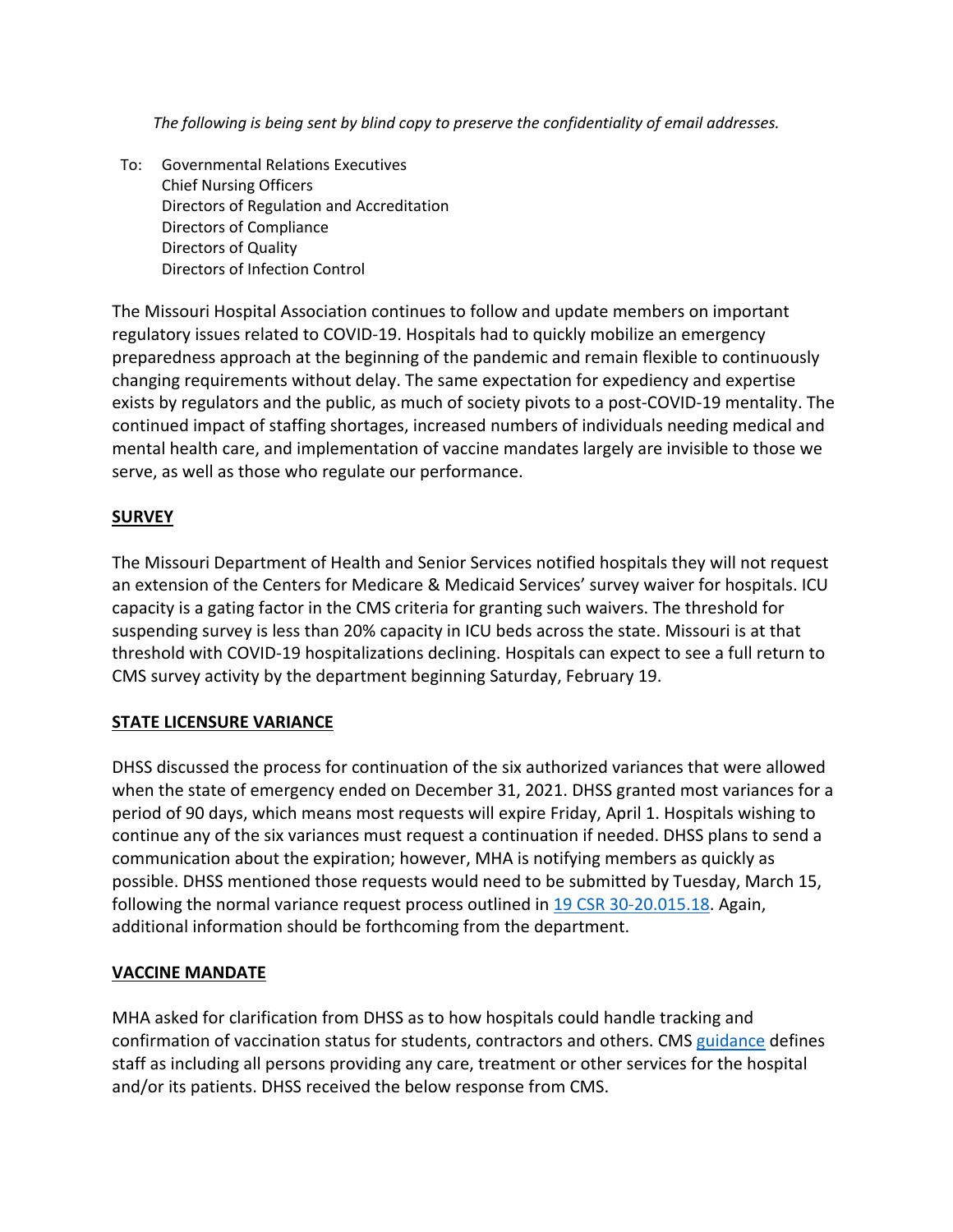*"Hospitals can approach it from a couple of different perspectives, including (but not limited to):*

*If the hospital process requires that the contractor be responsible for verifying that their employees are vaccinated, have an exemption, or are on a vaccine delay, then the contractor would need to provide verification documentation to the hospital. This option puts the onus on the contractor because they are essentially providing a single source document to the hospital that states all of their employees meet the hospital requirements certainly less work for the hospital.*

*If the hospital process requires that each contracted employee provide evidence of vaccination or exemption to the hospital, then the hospital would be responsible for the actual verification process and tracking. That would include updating the tracking mechanism for new employees, or in the case of a vaccine delay, when the employee reaches the end of the delay period. This would allow for contracted employees to be verified and tracked within the same mechanism as for its own staff, but it is more work for the hospital."*

While the above guidance seems straightforward, deeming organizations like The Joint Commission are communicating a very different message. MHA reached out to the American Hospital Association and TJC voicing concern with messages from the deeming agency that attestations and delegating contractual responsibility for ensuring vaccination are not allowed according to CMS. TJC stated as recently as February 16 that they still are waiting further clarification from CMS. At this point, hospitals need to ensure they have a policy in place and follow it until further guidance is available. In the meantime, hospitals should be prepared to provide attestations and obtain additional documentation from contractors as requested.

The most comprehensive information on mitigating the spread of illness was in the Occupational Safety and Health Administration Healthcare Emergency Temporary Standard plan [template.](https://www.osha.gov/sites/default/files/COVID-19_Healthcare_ETS_Model_Written_Plan.docx) While the ETS is suspended, it still provides guidance on optional tactics a hospital could choose to implement to mitigate spread. Also, the Centers for Disease Control and Prevention [guidance](https://www.cdc.gov/coronavirus/2019-ncov/hcp/infection-control-recommendations.html) for infection control related to COVID-19 in hospitals is a standard of care resource. MHA distributed on February 2 a comprehensive email on implementation of the vaccine mandate in previous weeks.

## **VISITATION**

Visitation is one of the most contentious topics at present inside the Missouri State Capitol. Legislators have received constituent complaints on limitations or prohibitions on visiting loved ones in hospitals and other facilities, and have filed several bills that would impose broad visitation requirements on health care providers. MHA has been working with key legislators to inform, provide alternative draft language and engage other stakeholders in the conversations. However, the idea that hospitals are trying to keep visitors out to intentionally harm patients, to selectively provide care and treatment, to make things easier for staff, is pervasive. We have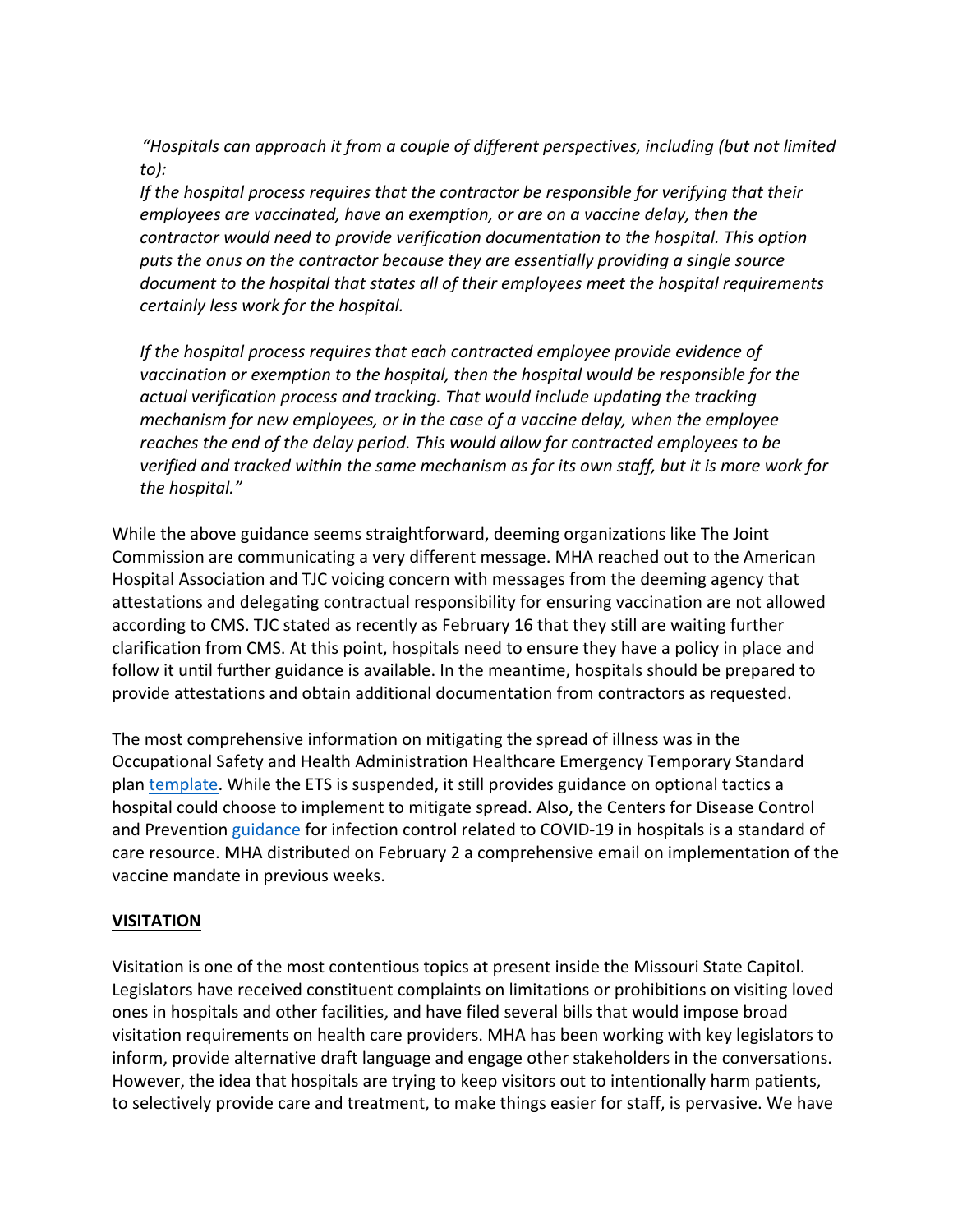heard complaints from legislators who personally have experienced, or who have constituents who have experienced, the following.

- the inability to accompany a physically challenged family member to the ED after 6 p.m.
- policies allowing only a single visitor per day (i.e., not one visitor at a time)
- visitation hours in writing being different than that on the hospital website
- designated visitors being denied the ability to return later in the day after leaving

These types of examples are fueling the intent to legislate hospital visitation policies. It is likely that elected officials are not hearing of all the extraordinary actions taken by hospital staff to ensure comfort was provided to both the patient and the family. MHA is preparing talking points for hospitals to share the hospital perspective with their elected representatives.

MHA also has informed legislators that hospitals already are subject to visitation requirements through the requirements established in the CMS Conditions of Participation for [hospitals](https://www.cms.gov/Regulations-and-Guidance/Guidance/Manuals/downloads/som107ap_a_hospitals.pdf) and [critical access hospitals.](https://www.cms.gov/Regulations-and-Guidance/Guidance/Manuals/downloads/som107ap_w_cah.pdf) In addition, there are other federal laws, such as the Religious Freedom Restoration Act and Religious Land Use and Institutionalized Persons Act, which guarantees access to clergy.

• CoP  $42$  CFR  $§482.13(h)$  is the standard addressing hospital visitation stating:

*"Hospitals are required to develop and implement written policies and procedures that address the patient's right to have visitors. If the hospital's policy establishes restrictions or limitations on visitation, such restrictions/limitations must be clinically necessary or reasonable. Furthermore, the hospital's policy must include the reasons for any restrictions/limitations. The right of a patient to have visitors may be limited or restricted when visitation would interfere with the care of the patient and/or the care of other patients. The regulation permits hospitals some flexibility, so that health care professionals may exercise their best clinical judgment when determining when visitation is, and is not, appropriate. Best clinical judgment takes into account all aspects of patient health and safety, including the benefits of visitation on a patient's care as well as potential negative impacts that visitors may have on other patients in the hospital."*

In addition, CMS recently released [QSO 21-08-NLTC,](https://www.cms.gov/medicareprovider-enrollment-and-certificationsurveycertificationgeninfopolicy-and-memos-states-and/covid-19-focused-infection-control-survey-tool-acute-and-continuing-care-providers-and-suppliers) which states CMS no longer is providing visitation guidance related to the ongoing pandemic. This leaves hospitals to evaluate visitation policies to ensure visitation practices are the least restrictive as possible in accordance with the established CoP (above) while maintaining infection control principles consistent with national [standards,](https://www.cdc.gov/coronavirus/2019-ncov/hcp/infection-control-recommendations.html) mainly the CCDC.

The bill moving most quickly through the process, HCS House Bill 2116, is a combination of the following bills: [House Bill 2116,](https://house.mo.gov/billtracking/bills221/hlrbillspdf/4212H.01I.pdf) [House Bill 2097,](https://house.mo.gov/billtracking/bills221/hlrbillspdf/4248H.01I.pdf) [House Bill 1690](https://house.mo.gov/billtracking/bills221/hlrbillspdf/3339H.02I.pdf) and [House Bill 2221.](https://house.mo.gov/billtracking/bills221/hlrbillspdf/4686H.01I.pdf) As of this communication, HCS House Bill 2116 has not been printed into one bill. MHA is very concerned that the compromises to date are still too restrictive, and a common sense, balanced approach has not been achieved. MHA will continue to evaluate and implement strategies to try to lessen